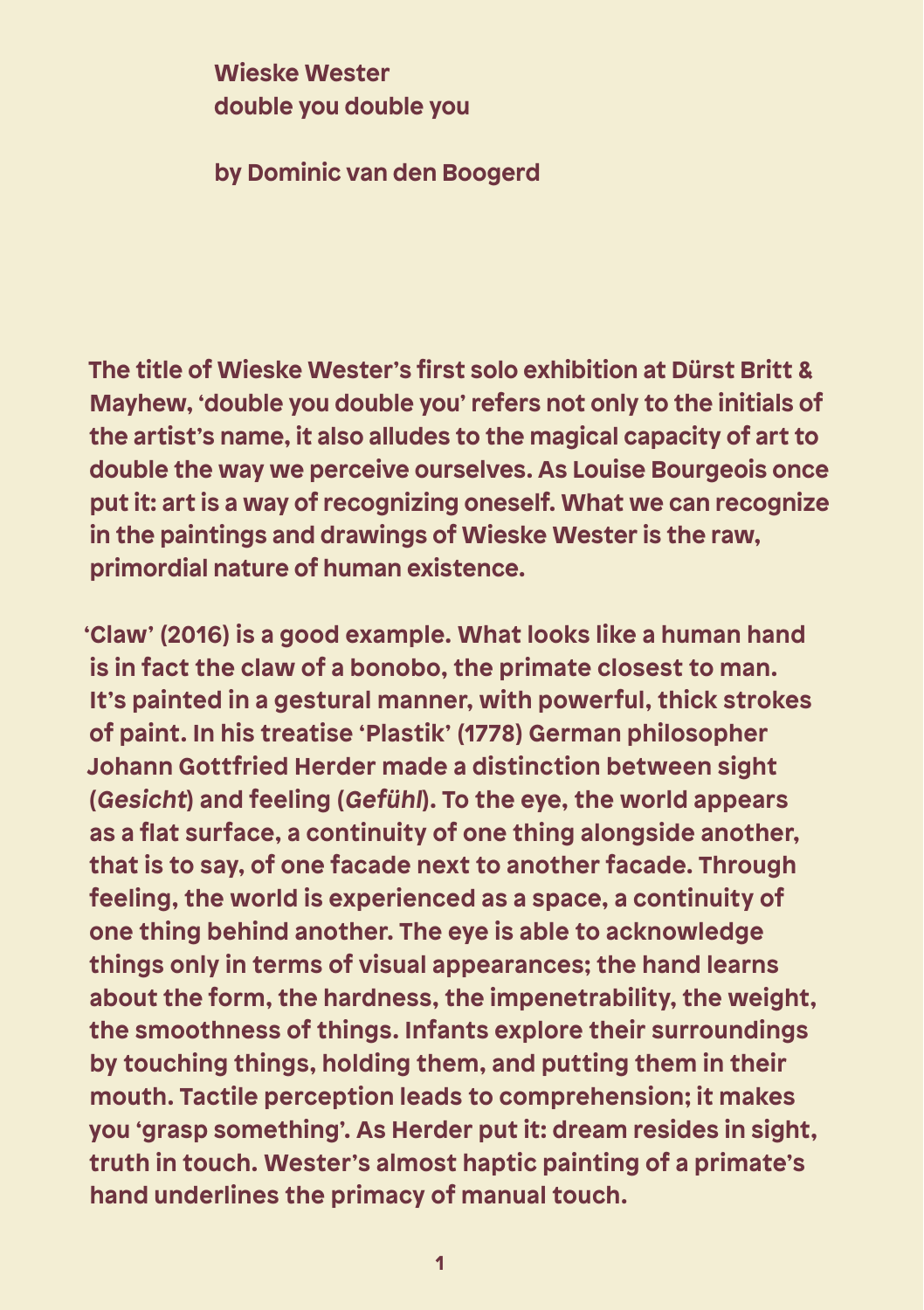**In Wieske Wester's world, the distinct realms of humans, animals, plants and minerals seem to fold into one another. In a wonderful surreal mutation, a shell turns into flesh, legs become logs. Identities are drifting, capacities start shifting. In an older work, 'Rocks getting physical' (2014), massive stone formations get into a fight, as if the mighty clashes of tectonic plates are translated into a landscape-as-wrestling game.** 

**The most essential expression of life is probably procreation, the prolongation of the species. In the work of Wieske Wester, this powerful force is expressed in pictures that are witty as well as a little unsettling. 'L'Origine d'Original', also from 2014, depicts a bunch of carrots in a pot, seen from above, suggesting an abundancy of male genitals. The title is of course a wink to Gustave Courbet's notorious painting 'L'origine du Monde' (1866), displaying a woman's vulva. Courbet rejected the smooth, idealised nudes of academic painting, and advocated a strong realism. The work, once owned by French psychoanalyst Jacques Lacan and nowadays in the collection of the Musée d'Orsay, pushed the limits of what was considered presentable. With a humorous twist, Wester's 'L'Origine d'Original' presents the other organ needed for procreation. Her joyful picture gives the act of penetration the festive look of a children's party.** 

**The fact that in Wester's work beans, corncobs, mushrooms and cabbages appear as genitals cannot come as a surprise. The sexual innuendo of the images is reminiscent of Lee Lozano's so called tool paintings from the 1960s, done in an expressionistic cartoon style and suggestive of rather rude sexual acts. Lozano's tormented works reflect her anxiety about power and gender relations. To Wester's surprise, she found out only after discovering this remarkable body of work that Lozano was not a man but a woman - just like audiences of Wester's work often assume the artist is male. Gender distinction does not make much sense to Wester. Take a look at 'Whatever our noses inhale**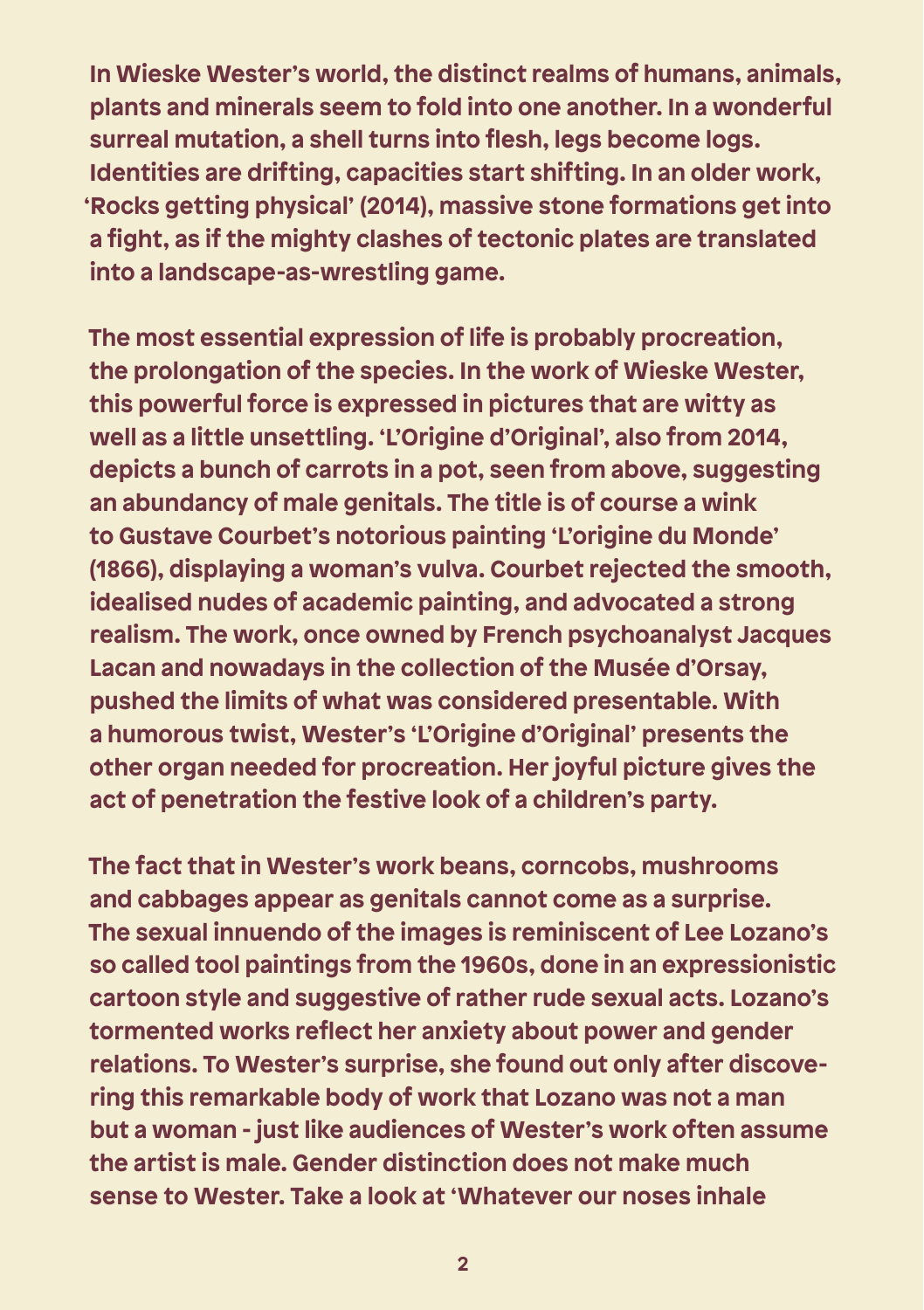**(smelly moustache)' from 2015. A bunch of shells, commonly associated with femininity, is combined with a moustache, indicator of masculinity. Male and female merge with one another. All around are noses, breathing, sniffing, smelling. Olfactory perception resides in the genetically oldest areas of the human brain, where long term memory and emotions are located. Often, we are not aware of odours, we have no apt words to describe them. Nevertheless, they play an important role in sexual attraction and response to danger. The sense of smell is as essential to life as is the sense of touch, as is referred to in 'Claw'.** 

**Sexual ambiguity lingers in a series of paintings representing landscapes. 'Clouds' (2015) and 'Puddle' (2015) show clouds, ditches, polders and other elements of a typical Dutch landscape in a peculiar way, almost like bodies from flesh and blood. Looking at 'Untitled' (2015), even those who distrust Freud would find it hard to ignore the fact that the rising rocks very much look like erect penises. What might have sparked these lustful paintings could be anything – a thought, an observation, a fantasy. Fears and desires are involved, I guess, pleasure and aggression, for sure. Especially sensations that give you goose bumps or make your stomach ache.**

**It is typical for Wester to show us the things we enjoy but which are not necessarily good for us. We love a glass of whisky ('Whisky glass #1', 2015), but are tempted to take one more ('Whisky glass #2', 2015), slowly sipping towards drunkenness. The motif of the glass perfectly matches the proportions of the canvas, occupying the full picture plane. The bold handling of paint is loose, vivid, but focussed at the same time. You can't paint like that when you are drunk. Wester's blurry whisky glasses portray the gradual loss of coherency with great clarity. To the artist herself, the energy in the execution of the work, be it a painting or a drawing, mimics the energy that make things**